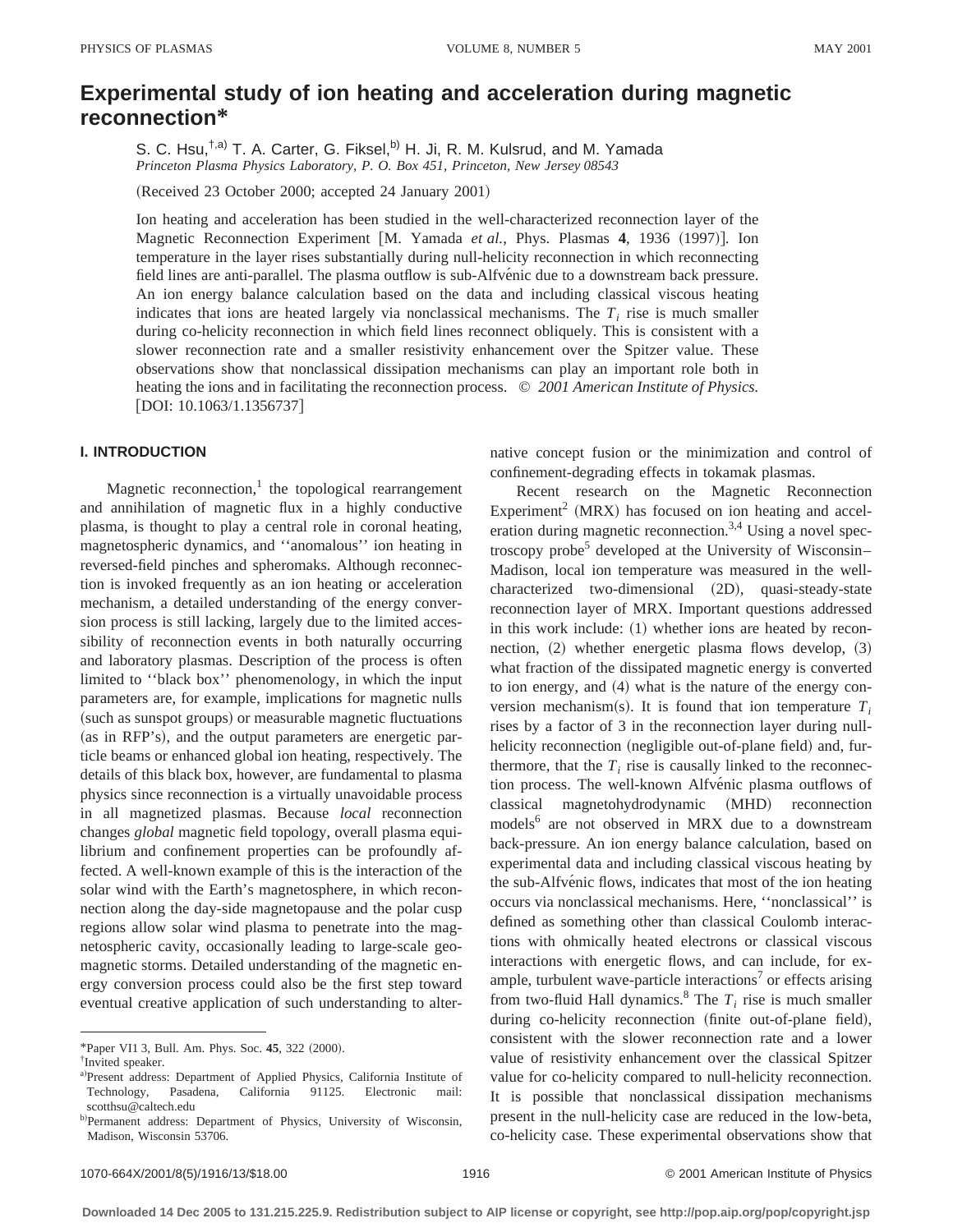nonclassical dissipation mechanisms can play an important role both in heating ions and in facilitating the reconnection process.

It is important to note that prior to this work, local  $T_i$ measurements had not been made in conjunction with wellcharacterized reconnection events, although correlations between reconnection and global ion heating as well as energetic ion flows have been reported on TS-3 at the University of  $Tokyo<sup>9</sup>$  and on SSX (Swarthmore Spheromak Experiment).<sup>10</sup> In the prior experiments, reconnection was generated by colliding two spheromaks together at a substantial fraction of the Alfvén speed. Possible strong compressional heating during the collision could complicate the interpretation of any observed ion heating and acceleration. The slow formation scheme of MRX allows a quasi-steadystate reconnection layer to form, with magnetic energy dissipation being the dominant heating source. The other main distinction between the present work and prior experiments is the direct local measurement of the majority ion temperature. Prior results were based on line-of-sight averaged neutral and impurity emission $9$  or ion flux at the vacuum wall. $10$ 

This paper is organized as follows. Section II describes the experimental setup, plasma formation and configurations, and diagnostics. Section III presents  $T_i$  measurements which show a rise in  $T_i$  that is causally linked to reconnection, both temporally and spatially. In this section, it is also shown that the  $T_i$  rise is much smaller for co-helicity compared to nullhelicity reconnection. Section IV presents measurements of both downstream and toroidal ion flow, showing that flows which develop in either direction are sub-Alfvénic in magnitude (within measurement resolution). Based on the experimental data, an ion energy balance is calculated in Sec. V, showing that classical viscous heating by the flows is small and that the ions are heated predominantly due to nonclassical mechanisms. Section VI discusses the relationship between ion heating and resistivity enhancement and provides a discussion on the possible nonclassical ion heating mechanisms. The paper concludes with a summary.

## **II. EXPERIMENTAL APPARATUS**

Experiments were performed on  $MRX<sup>2</sup>$  which produces plasmas satisfying the MHD criteria globally ( $S \ge 1$ ,  $\rho_i \ll L$ ,  $V_A \ll c$ , where *S* is the Lundquist number,  $\rho_i$  the ion gyroradius, *L* the characteristic length of the reconnection layer,  $V_A$  the Alfven speed, and  $c$  the speed of light). Formation and control of the reconnection layer in MRX is unique among laboratory experiments. ''Flux-cores'' containing toroidal field (TF) and poloidal field (PF) coils, shown in Fig.  $1(a)$ , allow the controlled formation of a toroidal, axisymmetric reconnection layer, shown schematically in Fig.  $1(b)$ . The arrows represent the motion of plasma and magnetic flux during ''pull'' reconnection, in which ''public flux'' linking both flux cores is reconnected into ''private flux'' linking each individual flux core. This sequence produces a reconnection layer elongated in the *Z* direction which persists for approximately 10 Alfven transit times ( $\tau_A \equiv L/V_A \approx 1.5 \mu s$ ). When the TF coils are connected with opposite (same) po-





FIG. 1. (a) A schematic of the upper-half plane of MRX, showing the flux cores, position of the IDSP, and the coordinate system. (b) A schematic illustrating motion of plasma and contours of constant poloidal flux and formation of the pull reconnection layer.

larity, the toroidal (out-of-plane) field  $B_\theta$  is negligible (finite), resulting in null-helicity (co-helicity) reconnection. For more details on the experimental apparatus, please see Ref. 2. Previously, detailed magnetic field measurements from the reconnection layer were reported,<sup>2</sup> revealing Y-shaped  $(O$ shaped) diffusion regions in the null-helicity (co-helicity) case and a neutral sheet half-thickness  $\delta \sim c/\omega_{pi} \sim \rho_i$  $\sim$  2cm, where  $\omega_{pi}$  is the ion plasma frequency. The reconnection rate was found to be consistent with a generalized Sweet–Parker model<sup>11</sup> in which the effects of compressibility, downstream pressure, and nonclassical resistivity are considered. More recently, the profile and thickness of the neutral sheet in MRX was shown<sup>12</sup> to agree with a modified Harris sheet equilibrium.<sup>13</sup>

In MRX, all three components of the magnetic field vector **B** are measured locally using magnetic probe arrays, and electron density  $n_e$  and temperature  $T_e$  are measured using a triple Langmuir probe. Other reconnection quantities are inferred from the direct measurements, including the poloidal flux  $\psi = \int_0^R 2\pi R' B_Z(R') dR'$  (invoking axisymmetry<sup>14</sup>), reconnection layer current density  $j_{\theta} \approx -(\partial B_Z / \partial R)/\mu_0$ , reconnection electric field  $E_{\theta} = -(\partial \psi/\partial t)/2\pi R$ , resistivity in the reconnection layer  $\eta^* = E_\theta / j_\theta$ , Spitzer resistivity  $\eta$  $\sim T_e^{-3/2}$ , Alfvén speed  $V_A \equiv B/\sqrt{\mu_0 \rho}$  (using the reconnecting *B* at the edge of the layer), and plasma inflow speed  $V_R$  $\approx -(\partial \psi/\partial t)/(\partial \psi/\partial R)$  (invoking flux-freezing outside the diffusion region). The experiments reported here use pure helium discharges in order to achieve a direct measurement of  $T_i$  via Doppler spectroscopy of the He II 4686 Å line. Parameters for the present experiments are as follows: *ne*  $\approx$  5 × 10<sup>13</sup> cm<sup>-3</sup>,  $T_e \approx$  10–15 eV, and  $T_i \approx$  5–15 eV (all in the reconnection layer),  $B \approx 250$  G at the edge of the layer, and  $S = \mu_0 LV_A / \eta \approx 250 - 500$ . Qualitative features of the reconnection layer for the present helium discharges are similar to those of previously reported hydrogen discharges, $2$  except  $\delta_{\text{He}} \approx 2 \delta_{\text{H}}$ , consistent with the previously reported  $\delta$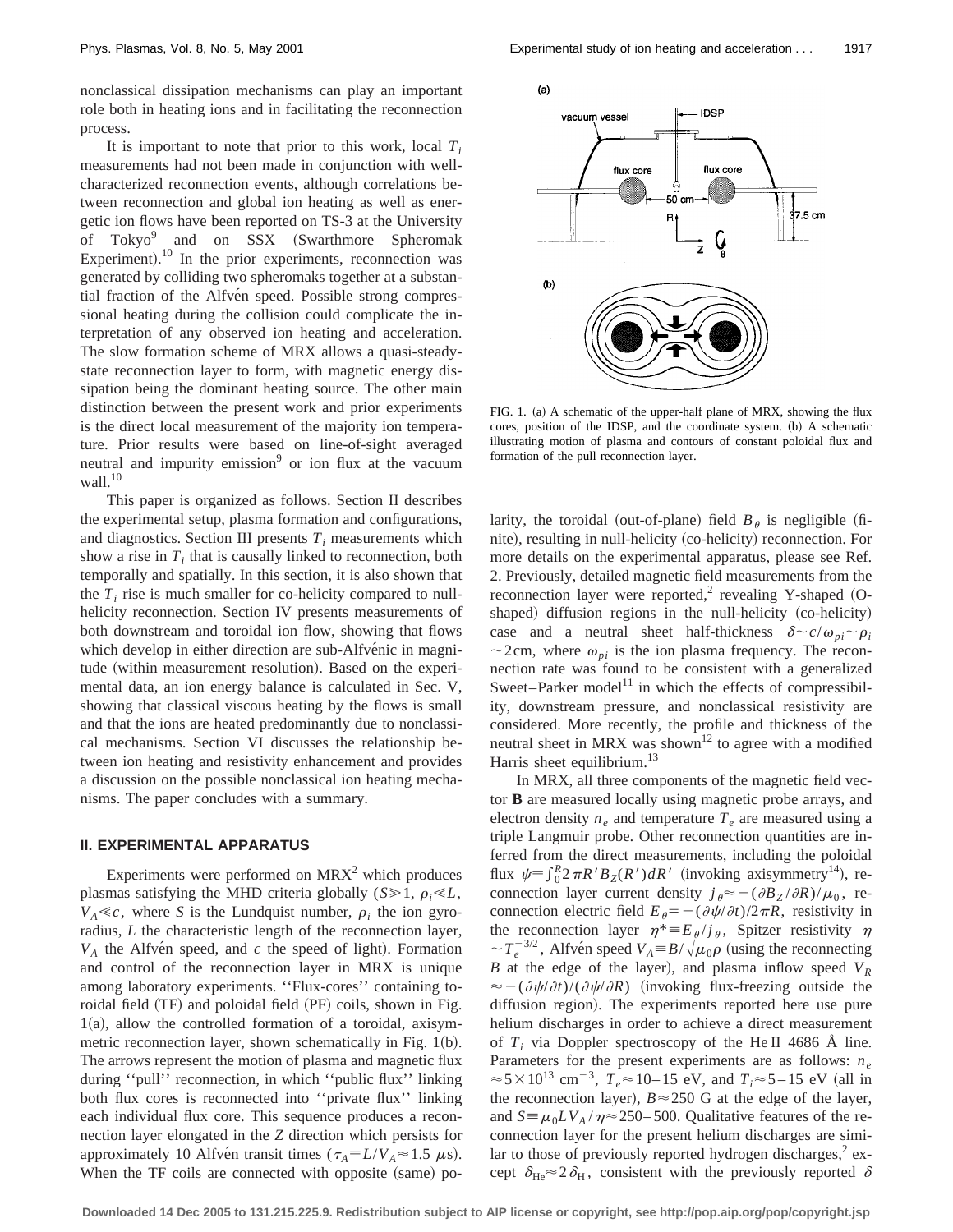

FIG. 2. An example of the He II 4686 Å spectral line, as measured by the IDSP, fitted with a convolution of a Gaussian and the known instrumental broadening.

 $\sim \rho_i$  scaling.<sup>2</sup> Spatially, the reconnection region is located in an area given by  $R \approx 35 \rightarrow 40$  cm and  $Z \approx -10 \rightarrow 10$  cm.

A major new accomplishment of this work is the local measurement of  $T_i$  using the Ion Dynamics Spectroscopy Probe<sup>5</sup> (IDSP) developed at University of Wisconsin– Madison. The IDSP is an insertable probe which collects plasma light from a localized volume. Two perpendicular lines-of-sight  $(5 \text{ cm in length})$  can give simultaneous Doppler broadening and relative Doppler shift information, although only one line-of-sight is used for the present experiments. Figure  $1(b)$  shows the placement of the IDSP in MRX (to scale); the lines-of-sight can be oriented in an  $R-Z$  or  $R-\theta$  plane. Further details of the probe are described in Ref. 5. Plasma light is delivered via fiber optics to a 1 m monochromator  $(0.05 \text{ Å resolution})$  and imaged with a gated charge-coupled device (CCD) camera (wavelength resolution of 0.074 Å /pixel). The reported  $T_i$  values are determined by fitting He II 4686 Å spectra to a single Gaussian convolved with the known instrumental broadening, an example of which is shown in Fig. 2. The approximately 0.2 Å of fine structure in this emission line (slightly less than instrumental broadening) introduces a small systematic error (less than 20%) in the lower range of reported  $T_i$  values and can be neglected without altering the physics conclusions of the paper. Time resolution is limited by available light, requiring the width of the CCD gate signal to be  $\geq 10 \mu$ s. Stark broadening is negligible, and IDSP perturbation of the plasma was seen to be minimal after approximately 15 conditioning discharges at the start of each run-day. IDSP Doppler shifts are also used to calibrate<sup>4</sup> Mach probe measurements of ion flow speed derived from an unmagnetized fluid sheath theory<sup>15</sup> generalized for  $T_i \approx T_e$  (see the Appendix).

## **III. IDENTIFICATION OF ION HEATING**

## **A. Time evolution of ion temperature**

If ions are heated predominantly by the reconnection process, one might expect  $T_i$  to increase with time in the reconnection layer when reconnection is driven and  $T_i$  to remain constant when reconnection is not driven, provided that all other controllable parameters are unchanged. However, note that failure to observe a rise in *Ti* does not preclude ion heating because the observed  $T_i$  also depends on the rate of ion heat loss from the volume being sampled.



FIG. 3. Time evolution of (top)  $T_i$  and  $T_e$ , (middle) local heating rate  $E_{\theta}j_{\theta}$ , and (bottom) dissipated magnetic energy  $\int_{240 \mu s}^{t} (E_{\theta} j_{\theta}) dt'$  per unit volume, all in the center of the reconnection layer for null-helicity discharges (IDSP located at  $R = 37.5$  cm and  $Z=0$  cm).

With the IDSP situated in the center of the reconnection region ( $R = 35 \rightarrow 40$  cm and  $Z = -2.5 \rightarrow 2.5$  cm), as shown in Fig. 1(a),  $T_i$  as a function of time was obtained for four cases: with and without reconnection for both null-helicity and co-helicity discharges. ''Pull'' reconnection is driven when the PF current is allowed to ramp down after reaching its peak, which induces the requisite  $E_{\theta}$  in the plasma from time  $t \approx 250 \rightarrow 280 \mu s$ . To suppress reconnection, the PF circuit is shorted out (crowbarred) at the approximate time of peak current so that the current decays over several hundred microseconds and the induced  $E_{\theta}$  is much smaller. All other controllable parameters, such as capacitor bank voltage and initial gas pressure, were kept constant.<sup>16</sup> The  $T_i$  time scan was accomplished by advancing the CCD gate trigger timing over multiple plasma discharges. The CCD gate is open for 10  $\mu$ s but increased to 20  $\mu$ s early and late in the scans due to limited plasma light.

# **1. Null-helicity**

A substantial rise in  $T_i$  in the center of the reconnection layer, from approximately 6 to 17 eV, is observed when reconnection is driven, and no rise in  $T_i$  is observed when reconnection is not driven, as shown in Fig.  $3({\rm top})$  for nullhelicity reconnection. The initial  $T_i \approx 3-5$  eV before *t*  $\approx$  245  $\mu$ s for both cases is believed to result from the earlier "push" reconnection phase.<sup>17</sup> In Fig. 3(top), error bars in the ordinate represent standard deviations in an ensemble of  $T_i$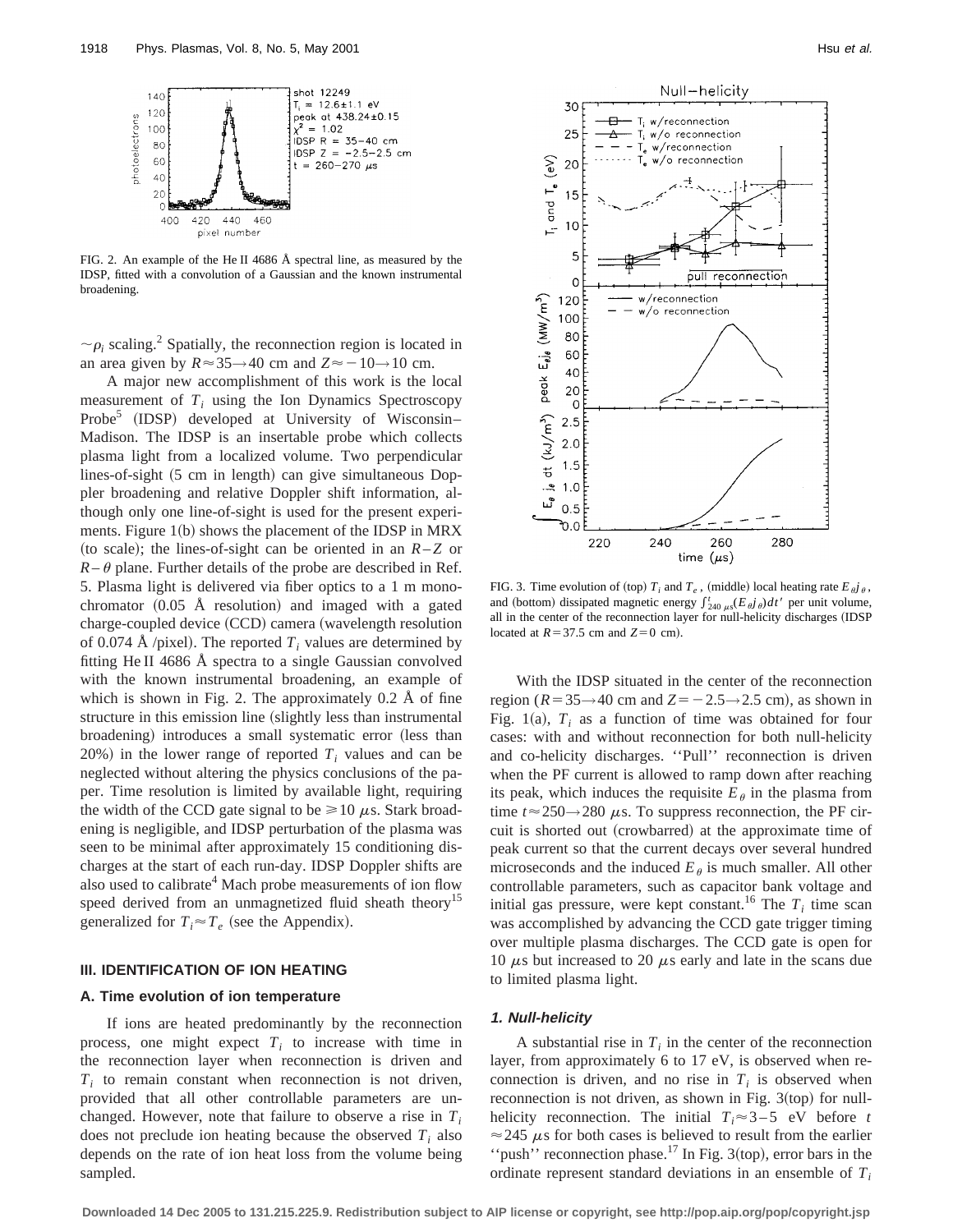measurements  $(5–10$  discharges), and error bars in the abscissa represent the CCD gate time. The rise in  $T_i$  is strongly correlated with the magnetic energy dissipation rate, as represented by the value of  $E_{\hat{a}}i_{\hat{b}}$  in the center of the reconnection layer, shown in Fig.  $3$ (middle). For the case in which no reconnection is driven, the dissipation rate is smaller by a factor of 10, consistent with  $T_i$  remaining constant. Taking the time integral of  $E_{\theta}j_{\theta}$  gives the dissipated magnetic energy per unit volume at the center of the reconnection layer, as shown in Fig. 3(bottom). Note the remarkable agreement in the time evolution of  $T_i$  and the dissipated magnetic energy for both cases, but especially for the case with reconnection. These observations indicate strongly that reconnection provides the energy source for the rise in  $T_i$ .

The time evolution of  $T_e$  is shown in Fig. 3(top). The  $T_e$ is already at 15 eV early in the discharge, likely due to ohmic heating associated with plasma formation. The time evolution of  $T_e$  starts to diverge around  $t \approx 250 \mu s$  for the two cases of with and without reconnection. It might appear counter-intuitive that  $T_e$  decreases when reconnection is driven and stays constant when reconnection is not driven. However, a likely explanation is the following. Radiative losses are enhanced due to higher density when reconnection is driven. Thus, even if electrons are heated due to reconnection current sheet dissipation,  $T_e$  could decrease if radiated power overwhelms the heating rate. This would be consistent with the  $T_e$  data in Fig. 3(top). Another interesting explanation could be the conversion of electron energy to ion energy via nonclassical processes which arise only when reconnection is driven. However, it should be emphasized that a conclusive explanation of the  $T_e$  data would require further investigation.

A direct ion heating mechanism must be operative if reconnection is responsible for the ion heating. ''Direct'' means that dissipated field energy is converted to ion energy without requiring classical energy exchange with electrons. In these helium discharges, ions cannot be heated classically by the electrons because the ion-electron energy equipartition time is 400  $\mu$ s or more, and furthermore, the energy gained by electrons during reconnection due to classical ohmic heating is insufficient by an order of magnitude. One obvious direct ion heating mechanism which would be consistent with the data in Fig. 3 is classical viscous heating by ion flows accelerated during reconnection. However, classical viscous heating is estimated later in Sec. V E to be insufficient in MRX. This leaves only the possibility of nonclassical mechanisms.

#### **2. Co-helicity**

In the co-helicity case,  $T_i$  also rises during reconnection, from approximately 3 to 7 eV, as shown in Fig. 4(top). Again, no rise in  $T_i$  is observed if reconnection is not driven. The local magnetic energy dissipation rate  $E_{\theta}j_{\theta}$  is shown in Fig. 4(middle). In magnitude, it is on average a factor of  $2$ smaller than the null-helicity case, consistent with the observed smaller rise in  $T_i$ . The dissipated magnetic energy as a function of time is shown in Fig. 4(bottom), and the initial rise in  $T_i$  is well correlated with the dissipated magnetic



FIG. 4. Time evolution of (top)  $T_i$  and  $T_e$ , (middle) local heating rate  $E_{\theta}j_{\theta}$ , and (bottom) energy dissipated  $\int_{240 \mu s}^{t} (E_{\theta} \hat{j}_{\theta}) dt'$  per unit volume, all in the center of the reconnection layer for co-helicity discharges (IDSP located at  $R = 37.5$  cm and  $Z = 0$  cm). The nonphysical decrease in dissipated energy (represented by the dotted line in the bottom panel) is a result of  $E_{\theta}$  going negative due to the plasma ''pinching off'' from one flux core.

energy. The nonphysical dotted section of the curve after *t* = 270  $\mu$ s is a result of the  $E_{\theta}j_{\theta}$  term going negative due to the plasma ''pinching off'' from one flux core, and this should not be interpreted as part of the main reconnection sequence. The continued rise in  $T_i$  after  $t=270 \mu s$  is likely due to uncontrolled reconnection and the improved confinement associated with the formation of a spheromak-like configuration.

The time evolution of  $T_e$ , shown in Fig. 4(top), for the co-helicity case differs from the null-helicity case. First, *Te*  $\approx$  10 eV for the co-helicity case compared to 15 eV for the null-helicity case. The discussion given previously to account for the difference in  $T_e$  after  $t \approx 250 \mu s$  for nullhelicity should apply to the co-helicity case also, except in this case the  $T_e$  rise at  $t=270 \mu s$  (with reconnection) may be due to the improved confinement of the ''pinched-off'' spheromak. The difference in  $T_e$  before  $t \approx 250 \mu s$  in this case may be attributed to a very early PF crowbar time of *t*  $=200 \mu s$  for suppressing reconnection (compared to *t*  $=$  220  $\mu$ s for null-helicity), meaning there is less early heating due to the push<sup>17</sup> reconnection phase for the co-helicity experiments.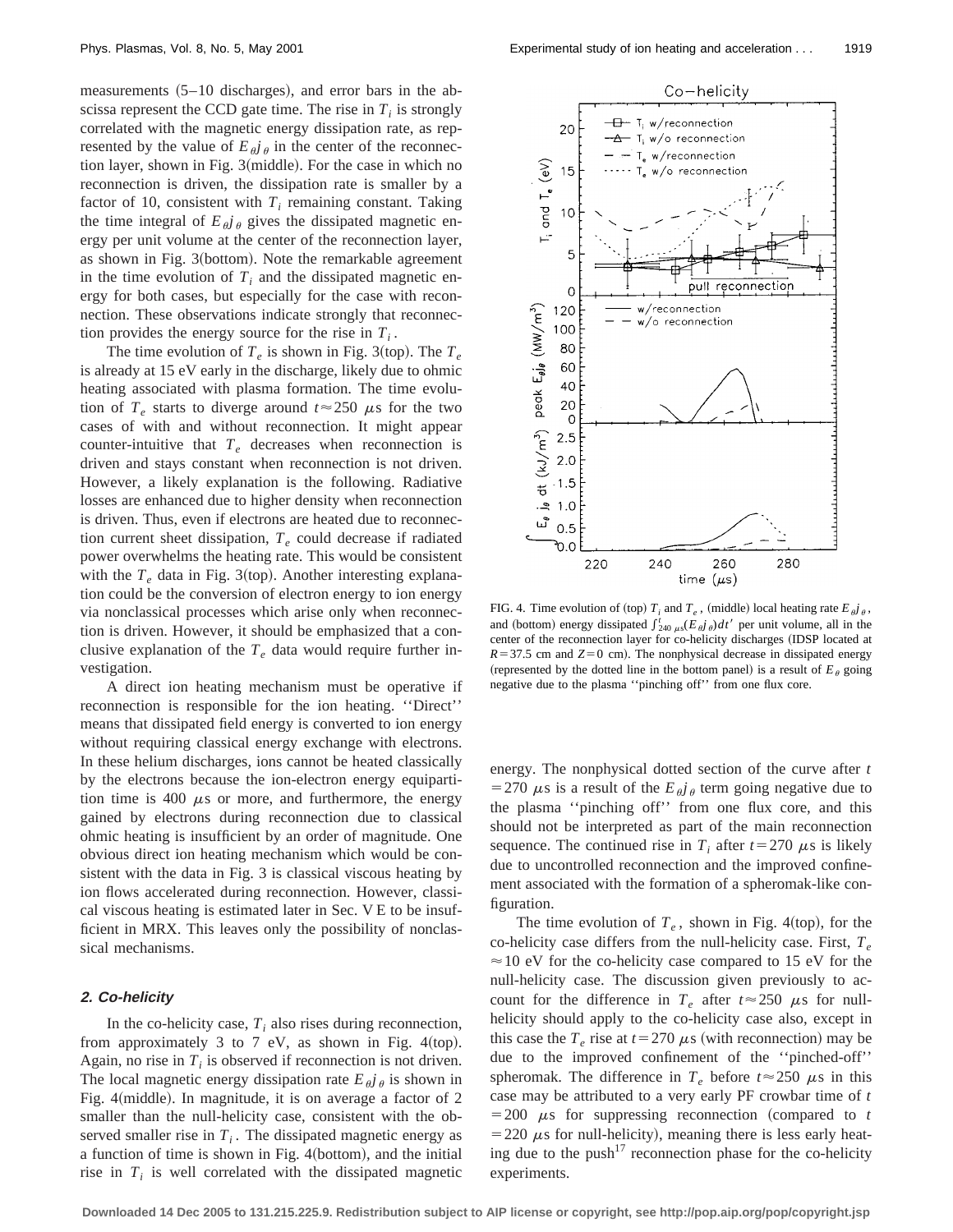

FIG. 5. Time evolution of (top)  $T_i$  with the IDSP placed in the center of the reconnection layer ( $R=37.5$  cm and  $Z=0$  cm) and (bottom) dissipated magnetic energy for both null-helicity and co-helicity reconnection.

## **3. Comparison of null-helicity and co-helicity**

Figure 5 shows the key results from null-helicity and co-helicity together. In the null-helicity case,  $T_i$  rises by an amount  $\Delta T_i \approx 11$  eV (from  $t = 245 \rightarrow 280 \mu s$ ) and the local dissipated energy at  $t=280 \mu s$  is 2.1 kJ/m<sup>3</sup>. In the co-helicity case, which is valid up to  $t=270 \mu s$  (due to  $E_\theta$ going negative),  $\Delta T_i \approx 2.5$  eV (from  $t = 245 \rightarrow 270 \mu s$ ) and the local dissipated energy is 0.8 kJ/m<sup>3</sup> and  $t=270 \mu s$ . These numbers indicate that null-helicity reconnection heats ions more effectively since 2.6 times more dissipated energy resulted in 4.4 times the rise in  $T_i$ . Furthermore, the large difference exists despite the fact that co-helicity likely has better ion confinement due to a strong toroidal field.

Stronger ion heating might suggest the increased effect of nonclassical dissipation, and this can be investigated with respect to resistivity enhancement over the classical Spitzer value. Figure 6 shows the time evolution of  $E_{\theta}$  and  $j_{\theta}$  separately (as well as  $E_{\theta}j_{\theta}$ ) for null-helicity and co-helicity reconnection.<sup>18</sup> A time-averaged effective resistivity,  $\eta^*$  $\equiv E_\theta / j_\theta$ , can be determined for the two cases. For the nullhelicity case (averaging over  $t \approx 245 \rightarrow 280 \mu s$ ),  $\eta^*$  $\approx$ (140 V/m)/(0.4 MA/m<sup>2</sup>) $\approx$ 3.5×10<sup>-4</sup>  $\Omega$  m and the classical  $\eta_{\perp} \approx 2 \times 10^{-5} \Omega$  m ( $T_e \approx 15$  eV, using  $Z_{\text{eff}}=1$ ) resulting in an enhancement factor of  $18$ . For the co-helicity case (averaging over  $t \approx 250 \rightarrow 270$   $\mu$ s),  $\eta^* \approx (50 \text{ V/m})/$  $(0.35 \text{ MA/m}^2) \approx 1.4 \times 10^{-4} \Omega \text{ m}$ , and the classical  $\eta_{\parallel} \approx 1.8$  $\times 10^{-5}$   $\Omega$  m ( $T_e \approx 10$  eV, using  $Z_{\text{eff}}=1$ ), resulting in an enhancement factor of 8. Note that  $\eta^*$  is compared to the classical  $\eta_{\parallel}$  ( $\eta_{\parallel}$ ) for cross-field (parallel) current of the nullhelicity (co-helicity) case. The larger resistivity enhancement



FIG. 6. Time evolution of (top)  $E_{\theta}$ , (middle)  $j_{\theta}$ , and (bottom)  $E_{\theta}j_{\theta}$  for null-helicity and co-helicity, all in the center of the reconnection layer.

for null-helicity compared to co-helicity is consistent with the implied stronger heating. The reduced dissipation rate in co-helicity is due to a factor of 2 reduction in  $E_{\theta}$ , which translates to a slower reconnection speed (since reconnection speed is proportional to  $E_{\theta}$ ). This is consistent with previous findings that co-helicity reconnection is up to a factor of 3 slower than null-helicity<sup>2</sup> and counter-helicity reconnection.19

#### **4. Summary**

In these  $T_i$  temporal-scan experiments, an increase in  $T_i$ during reconnection was identified and causally linked to the presence of reconnection. This is an important result because ion heating due to reconnection had not been identified experimentally before in a rigorous manner. In both nullhelicity and co-helicity reconnection,  $T_i$  increased when reconnection was driven and stayed constant when reconnection was not driven. The  $T_i$  increase correlated well with the dissipation of magnetic energy due to reconnection, showing remarkable proportionality with the dissipated field energy in the null-helicity case. Null-helicity reconnection resulted in a disproportionally higher  $T_i$  increase compared to the co-helicity case, indicating stronger ion heating for null-helicity. This is consistent with the fact that null-helicity reconnection had a higher value of resistivity enhancement, which suggests the possible role played by nonclassical dissipation mechanisms.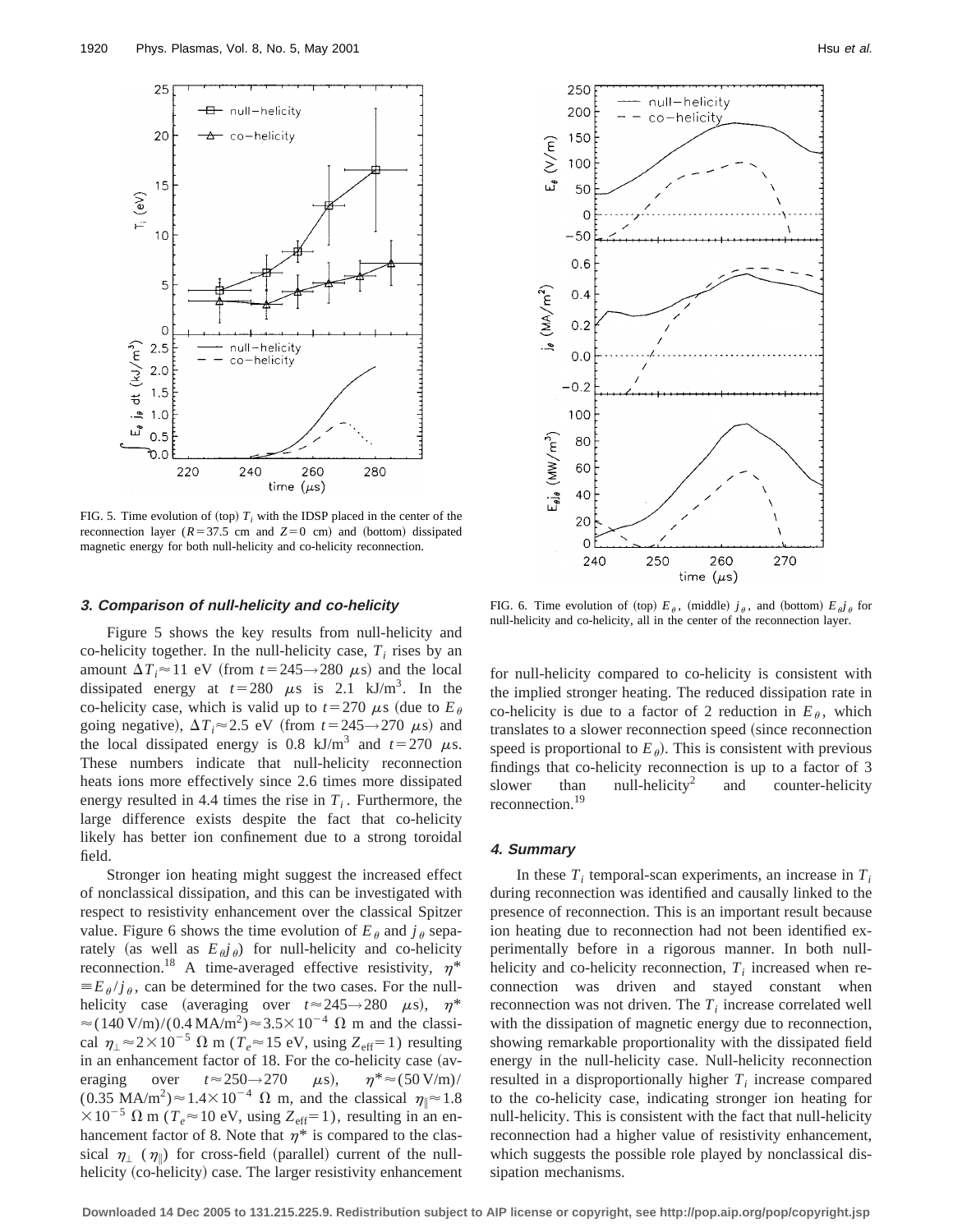

FIG. 7. Radial profiles of (solid line) the relative rise in  $T_i$  from  $t=255$  $\rightarrow$  265  $\mu$ s ( $R = 37.5$  cm,  $Z = 0$  cm) and (dashed line) the reconnecting field  $B<sub>z</sub>$  during the same time (also at  $Z=0$  cm) for null-helicity discharges  $~$  (shots 11 614–11 659).

## **B. Radial profile of ion temperature rise**

If ions are heated predominantly by the reconnection process, one would also expect the observable rise in  $T_i$  to be largest near the reconnection layer ( $R \approx 35 \rightarrow 40$  cm). Indeed, this was seen experimentally.

To determine the spatial profile of the ion heating, the IDSP was scanned in *R* for two CCD gate times,  $t_1 = 250$  $\rightarrow$  260  $\mu$ s and  $t_2$ = 260 $\rightarrow$  270  $\mu$ s; define  $\Delta T_i = T_i(t_2)$  $-T_i(t_1)$ . Figure 7 shows a peaked profile for  $\Delta T_i/T_i(t_1)$  for null-helicity reconnection, suggesting that ion heating occurred in the vicinity of the reconnection layer. The reconnecting field  $B<sub>Z</sub>$  profile averaged over the same shots is also shown to indicate the location of the reconnection layer (between the "knees" of the  $B_Z$  profile,  $R \approx 35 \rightarrow 40$  cm). Ion temperature rises approximately 75% in the reconnection layer and not at all elsewhere. Error bars in the ordinate represent one standard deviation in an ensemble of  $\Delta T_i$  measurements (approximately five discharges at each gate time), and error bars in the abscissa represent the spatial region from which plasma light is collected by the IDSP.

For the co-helicity case, rise in  $T_i$  is small compared to the statistical error between shots, and the observed spatial heating profile is essentially flat (within error bars). Better temporal and spatial resolution than what is currently possible is required to reveal a meaningful spatial profile of  $\Delta T_i/T_i$  for co-helicity discharges.

In the above experiment, a spatial correlation between the rise in  $T_i$  and the location of the reconnection layer was shown. This is further indication that the reconnection process is directly responsible for the observed rise in  $T_i$ .

## **IV. ION FLOW MEASUREMENTS**

Reconnection is generally expected to accelerate bulk plasma flows. There is evidence for this in solar observational data, magnetospheric satellite data, and in laboratory experiments. Indeed, reconnection can hardly be mentioned without the expectation of Alfvénic plasma flows. One of the conventionally accepted means of ion heating is via classical viscous damping of these flows. However, measurements of



FIG. 8. Mach probe measurements of  $V_{iZ}$  as a function of *R* at  $Z=10$  cm and as a function of *Z* at  $R = 38$  cm averaged over  $t = 250 \rightarrow 270 \mu s$ .

ion flow in MRX suggest that a different scenario is possible, namely that substantial ion heating during reconnection can occur even with sub-Alfvénic flows and small classical viscous heating.

#### **A. Downstream flow**

Ion downstream flow speed profiles were measured locally using a Mach probe, the data from which was calibrated using the IDSP. The maximum downstream flow  $V_{i7} \approx 8$  km/s, as shown in Fig. 8 for null-helicity reconnection, is equal to  $0.2V_A$ , where  $V_A \approx 39$  km/s ( $n_e \approx 5 \times 10^{13}$ ) cm<sup>-3</sup>,  $B \approx 250$  G, and mass of helium). The flow speed is also seen to increase linearly from 0 to 8 km/s along the layer from  $Z=0\rightarrow 10$  cm. The pattern of the flow is consistent with two-dimensional (2D) theoretical reconnection models, e.g., Sweet–Parker, but the magnitude of the flow differs substantially (theoretical models generally predict downstream flows at the Alfven speed  $V_A$ ). Downstream flow for the co-helicity case is similar in profile and magnitude.

The maximum energy density of the measured flow  $(\rho V_{iZ}^2/2 \approx 11 \text{ J/m}^3$ , using  $n_e = 5 \times 10^{13} \text{ cm}^{-3})$  is an order of magnitude smaller than the observed ion thermal energy density increase  $(3n\Delta T_i/2 \approx 120 \text{ J/m}^3$ , using  $n_e = 5 \times 10^{13} \text{ cm}^{-3}$ which remains roughly constant in time and  $\Delta T_i = 10 \text{ eV}$ , implying that the observed ion heating is unlikely to result from thermalization of the outflow. Furthermore, since the flows are stronger at the edges of the layer ( $Z = \pm 10$  cm), ion heating due to viscosity could not easily explain the observed ion heating in the center of the reconnection region  $(Z=0 \text{ cm})$ . Estimates of the ion heating due to classical viscosity are estimated in Sec. V E and shown to be small.

The sub-Alfve $\acute{v}$ ic  $V_{iZ}$  in MRX is consistent with the buildup of high downstream pressure which reduces the  $\nabla p$ force along  $Z$ <sup>11</sup> Theoretical models generally assume a low ambient downstream pressure, and thus ion flows can be accelerated to  $V_A$ . In MRX, high downstream electron  $presure<sup>20</sup>$  has been verified by Langmuir probe measurements of  $n_e$  and  $T_e$  in the downstream region. The *Z* profile of  $nT_e$  is peaked near  $Z=0$  cm early in the reconnection phase but it becomes flat later in the reconnection phase, mostly due to a rise in  $n_e$ .

The absence of energetic downstream flows in MRX is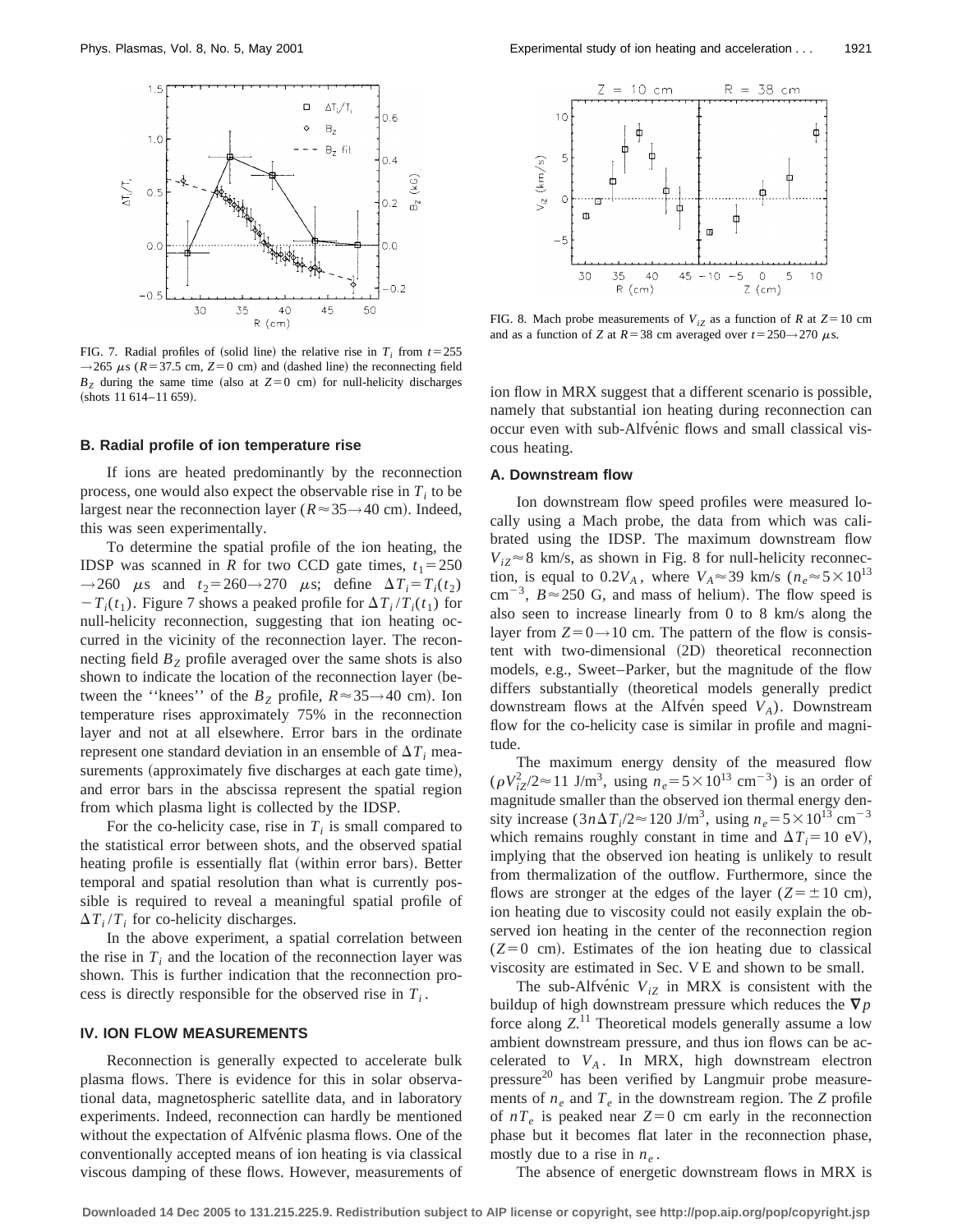

FIG. 9. IDSP measurement of toroidal ion flow  $V_{i\theta}$  at  $Z=0$  cm and *t*  $=$  250 $\rightarrow$  270  $\mu$ s for null-helicity reconnection (shots 10 981–11 097).

an important difference compared to the situations in TS-3<sup>9</sup> and  $SSX$ ,<sup>10</sup> in which ions are accelerated to  $V_A$ . The downstream pressures in TS-3 and SSX were likely to be much lower than the pressures in the reconnection layers. In MRX, ion heating can occur without the development of energetic downstream flows, an important new observation. This effect is also an interesting example of how global boundary conditions can affect the local reconnection dynamics.

## **B. Out-of-plane flow**

Toroidal ion drift speed  $V_{i\theta}$  measurements reported here are based on Doppler shifts of the He II 4686 Å ion line emission collected locally by the IDSP. The IDSP is scanned over several radial positions. At each radial position, 5–10 shots are taken with the sightline at a 45° angle to the  $+ \theta$ direction, and then this is repeated with the sightline at a 45° angle to the  $-\theta$  direction. The averaged difference (of course accounting for the angle of the sightlines) gives the relative Doppler shift, which translates to an absolute  $V_{i\theta}$ . CCD gate time is  $t=250 \rightarrow 270 \mu s$ . It is important to recognize that these measurements have limitations due to spatial  $(5 cm)$  and temporal  $(20 \mu s)$  averaging effects, and thus it is conceivable that the local, instantaneous  $V_{i\theta}$  might be underestimated. However, Mach probe measurements of  $V_{i\theta}$ , which yield much better spatial  $(< 1 cm)$  and temporal (digitized at  $2 \mu s$ ) resolution, show relatively good agreement.

Figure 9 shows the radial profile of  $V_{i\theta}$  for null-helicity reconnection. Vertical error bars represent shot-to-shot variation and horizontal error bars represent the spatial extent of the IDSP. The profile shape is somewhat unexpected, but it has been verified many times by different measurements (Mach probe and chord-averaged spectroscopy). Since there is very little current beyond  $R=40$  cm, these measurements imply that the entire plasma (not just ions) is rotating on the outside. Most importantly, note that the magnitude of  $V_{i\theta}$  in the layer ( $R \approx 35 \rightarrow 40$  cm) is much less than the ion thermal speed ( $v_{\text{th}}$  $\neq$   $\sqrt{2kT_i/m_i}$  $\approx$  27 km/s for 15 eV helium ions). The co-helicity case is quite different, as shown in Fig. 10. The flow profile is symmetric and peaked slightly outside the



FIG. 10. IDSP measurement of toroidal ion flow  $V_{i\theta}$  at  $Z=0$  cm and *t*  $=$  250 $\rightarrow$  270  $\mu$ s for co-helicity reconnection (shots 11 343–11 428).

current sheet. The peak value of  $V_{i\theta}$  in the layer is higher than for the null-helicity case but still only 5 km/s  $(< 1 eV)$ .

The important conclusion of the toroidal flow measurements is that the observed ion heating does not originate from energetic toroidal ion flows in the layer. The instantaneous energy density of these flows  $(\rho V_{i\theta}^2/2 \lesssim 1.5 \text{ J/m}^3)$  is two orders of magnitude smaller than the observed ion thermal energy density ( $\approx$  120 J/m<sup>3</sup>) and, as in the downstream flow case, classical viscous heating by these flows is insufficient to account for the ion heating, even if  $V_{i\theta}$  is indeed underestimated by an order of magnitude; this is shown in Sec. V E.

These measurements imply that ion contribution to the toroidal current is insignificant. In general, the out-of-plane reconnection electric field  $E_{\theta}$  is a candidate for particle acceleration to very high energies, especially in collisionless events such as solar flares. In MRX, which has  $E_{\theta} \sim 150$ V/m, acceleration of ions to  $v_{th,i} \approx 27$  km/s would require only 8  $\mu$ s (if particles are allowed to accelerate unimpeded by magnetic fields). Furthermore, the Harris model, $^{13}$  which predicts magnetic field profiles and  $\delta$  values consistent with MRX,<sup>12</sup> has ions drifting at the diamagnetic speed ( $\approx$ 30 km/s in MRX). Therefore, it is valid to question why larger values of  $V_{i\theta}$  are not observed in MRX. A likely reason is the cancellation of any  $E_{\theta}$  acceleration by an  $E_R \times B_Z$  drift.<sup>21</sup> Other mechanisms which might inhibit  $E_{\theta}$  acceleration include Speiser orbit effects,<sup>22</sup> wave-particle scattering,<sup>23</sup> and finite time of ion residence in the current sheet due to reconnection outflow  $V_{iZ}$ . The conclusive resolution of these important questions requires further investigation, and it will be obtained only after surveying a much wider parameter regime.

## **V. ION ENERGY BALANCE DURING RECONNECTION**

In this section, an energy balance for ions during nullhelicity reconnection is considered in detail. The goal is to determine a lower bound on the energy gained by ions during the reconnection process and to estimate how much of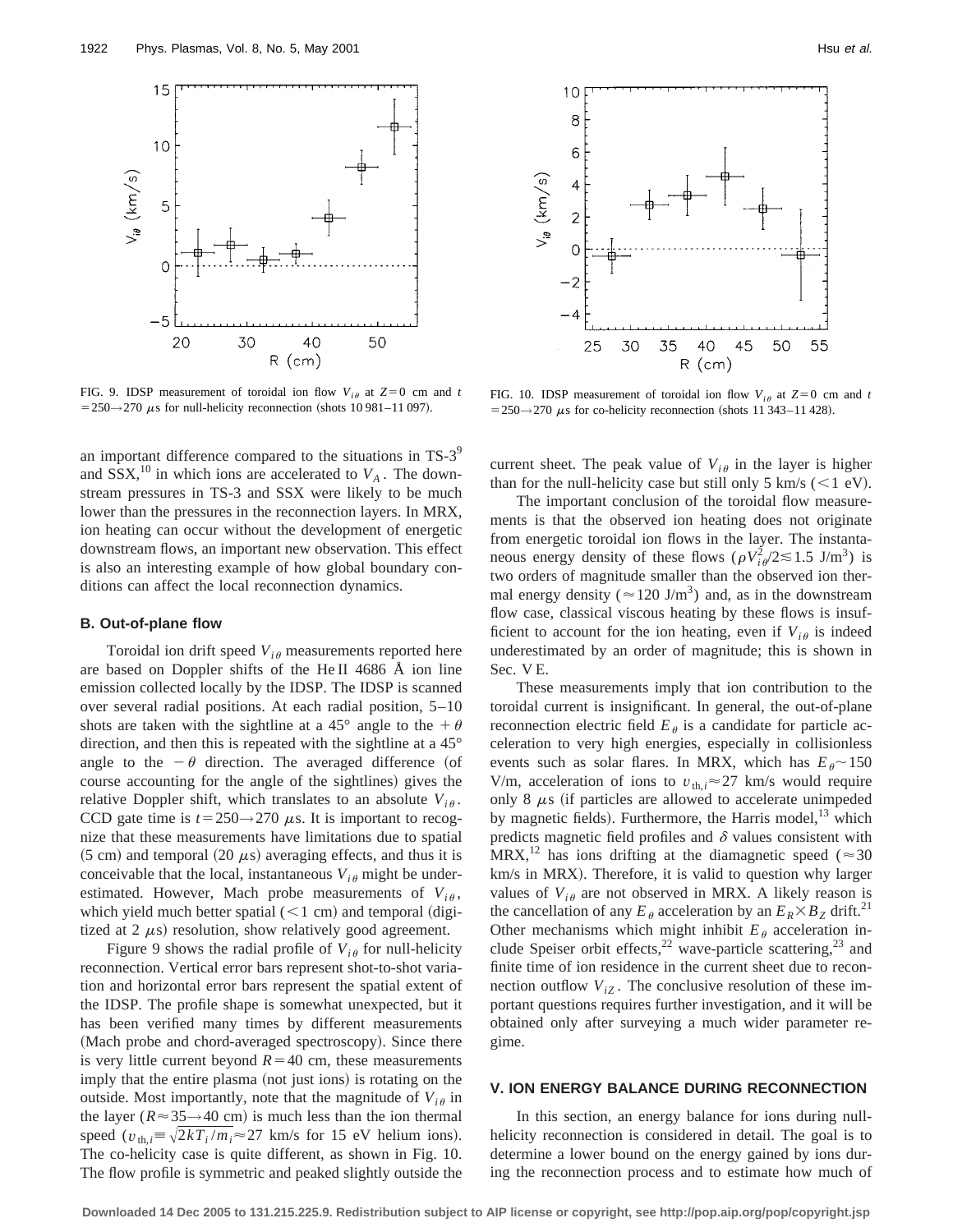that energy is converted nonclassically. The energy balance equation used here is based on Eq.  $(1.23)$  of Braginskii,<sup>24</sup>

$$
\frac{3}{2} \frac{\partial (nT_i)}{\partial t} + nT_i \nabla \cdot \mathbf{V} + \nabla \cdot \left(\frac{3}{2} nT_i \mathbf{V}\right) + \nabla \cdot \mathbf{q}
$$
  
=  $Q_{i-n} + Q_{vis} + Q_{i-e} + Q_{noncl}$ , (1)

where the terms on the left-hand side (LHS) are (from left to right) rise in ion thermal energy density, a compression term including work done by pressure, convective heat loss, and conductive heat loss. The terms on the right-hand side (RHS) are sinks and sources of energy for the ions, including (from left to right) energy lost to neutrals, viscous heating, heating due to electron-ion collisions, and any nonclassical ion heating mechanisms  $(e.g., due to wave-particle interactions)$ . The second and third terms on the RHS represent energy due to classical heating. The total ion heating is some fraction of the reconnected field energy, which is known from  $E_{\theta}j_{\theta}$  derived from magnetic probe measurements. Each term of Eq.  $(1)$ will be estimated based on experimental data wherever possible. Note that  $Q_{i-e}$  can be neglected since the characteristic classical ion-electron energy equilibration time is more than 400  $\mu$ s and thus irrelevant on the 30  $\mu$ s time scale of the reconnection process.

The results show that a substantial fraction (more than half) of the reconnected field energy is converted to ion energy, mostly due to nonclassical mechanisms. These results differ from reported  $TS-3$  results<sup>9</sup> in which ion heating was attributed predominantly to viscous damping of Alfvénic ion flows, and from classical MHD reconnection models in which ions are heated both by viscosity and by energy exchange with ohmically heated electrons.

In calculating an energy balance, a finite volume and time duration must be defined. Here, the energy balance is considered for a given volume  $V = 5.9 \times 10^{-3}$  m<sup>3</sup>, which is the area monitored by the IDSP  $(R=35 \rightarrow 40$  cm and Z  $=$  -2.5→2.5 cm) revolved around the axis of symmetry. Thus, the volume *V* is a toroid coinciding with the center of the current sheet. The time duration  $\Delta t$  considered is the pull reconnection phase,  $t_1 = 245 \rightarrow t_2 = 265$   $\mu$ s. The data are from a set of null-helicity discharges with the same parameters<sup>16</sup> as the ones in Figs. 3 and 7. Note that all the calculations in this section invoke axisymmetry since  $T_i$ measurements are known only at one toroidal position.

## **A. Reconnected field energy**

Before examining the terms in Eq.  $(1)$ , the energy released due to reconnection will be calculated first. The dissipated magnetic field energy can be calculated according to

$$
W_{\text{rec}} = \int_{t_1}^{t_2} \int_V \mathbf{E} \cdot \mathbf{j} \, d^3 V \, dt \approx \int_{t_1}^{t_2} \int_V E \, d\mathbf{j} \, d^3 V \, dt,\tag{2}
$$

which represents the *total energy due to reconnection* available to heat ions (and electrons). The toroidal electric field  $E_{\theta}$  and current density  $j_{\theta}$  as a function of *R* and *t* are shown in Figs. 11 and 12, respectively.



FIG. 11. Surface plot of null-helicity  $E_{\theta}$  as a function of radius and time, averaged over  $Z=-2.5\rightarrow 2.5$  cm (from 90-channel probe measurements, averaged over shots 12 233-12 266).

Note that  $E_{\theta}$  is relatively uniform in space, while  $j_{\theta}$  is peaked near  $R=37$  cm. Both quantities increase in time as pull reconnection proceeds and then reach a short flat-top around  $t=260 \mu s$  before starting to decrease. Energy dissipation is clearly strongest in the reconnection layer where  $j_{\theta}$ is concentrated. Using the  $E_{\theta}$  and  $j_{\theta}$  data in Eq. (2) gives  $W_{\text{rec}} \approx 4.8 \pm 0.7$  J. It should be noted that the volume *V*, is only a fraction of the total reconnection volume, and that the total energy dissipated in the entire reconnection volume during  $\Delta t$  is estimated to be on the order of 30 J.

# **B. Increase in ion thermal energy**

The increase in ion thermal energy, the first term on the LHS of Eq.  $(1)$ , in volume *V* during reconnection is calculated as follows:

$$
\Delta W_{\text{th},i} = \frac{3}{2} [\bar{n}(t_2) T_i(t_2) - \bar{n}(t_1) T_i(t_1)] V \approx 0.5 \pm 0.2 \text{ J}, \tag{3}
$$



FIG. 12. Surface plot of null-helicity  $j_\theta$ , which is peaked in the reconnection layer, as a function of radius and time at  $Z=0$  cm (from high-resolution 1D probe measurements, averaged over shots 12 233-12 266).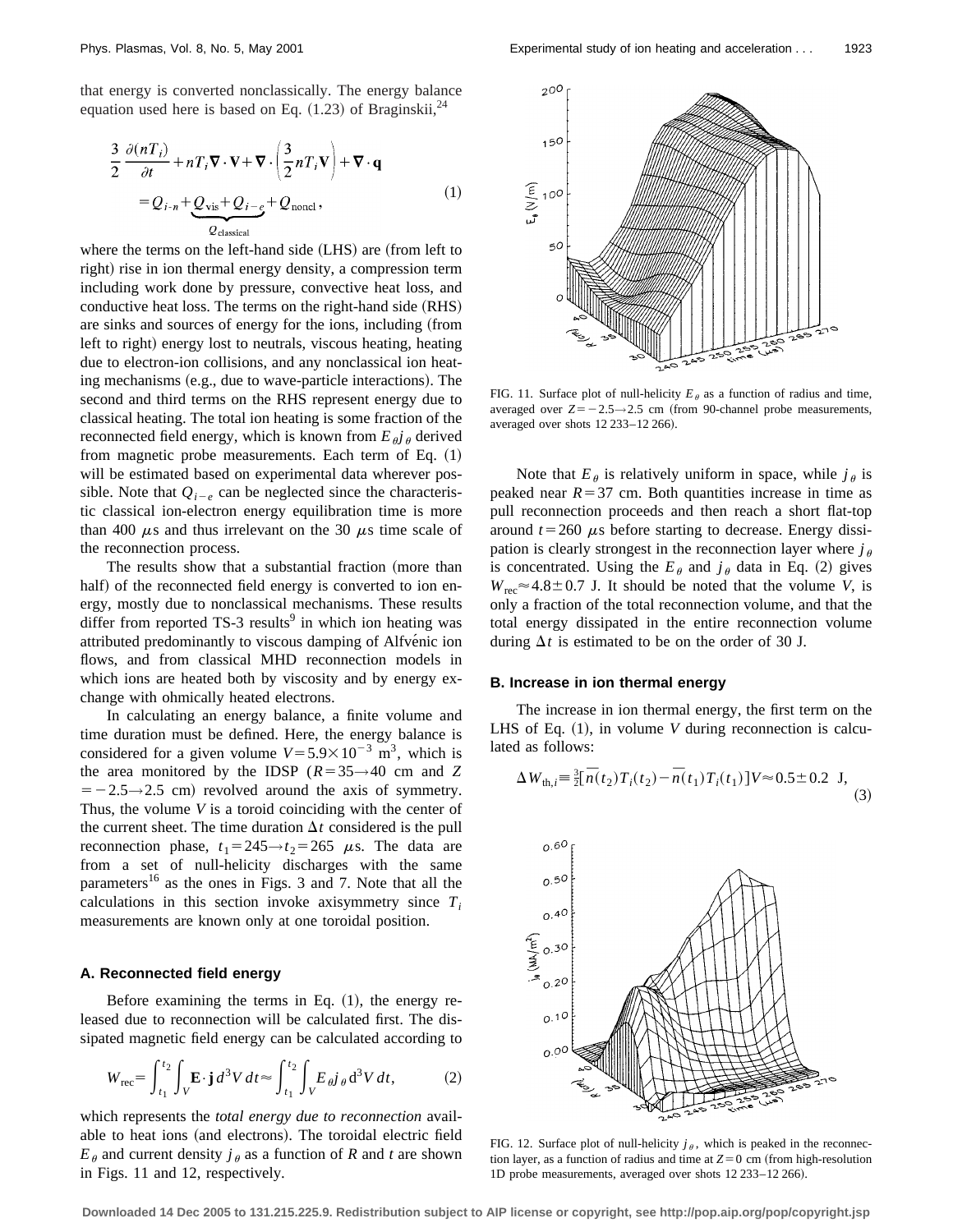

FIG. 13. Observed increase in ion thermal energy  $\Delta W_{th,i}$  versus reconnected field energy  $W_{\text{rec}}$  for null-helicity discharges with varying firing voltages.

where  $\overline{n}(t_1) \approx \overline{n}(t_2) \approx 5 \pm 1 \times 10^{13}$  cm<sup>-3</sup> is the density averaged over area *A*, and  $T_i(t_1) \approx 6 \pm 1$  eV and  $T_i(t_2) \approx 13 \pm 2$ eV (see Fig. 3). Note that  $\Delta W_{th,i}$  is only the *remnant* ion thermal energy in *V* and does not include ion heat loss during  $\Delta t$ . The rise in ion thermal energy is due predominantly to a rise in  $T_i$ , as the density in the layer remains fairly constant  $(n_e \approx 5 \times 10^{13} \text{ cm}^{-3})$  during  $\Delta t$ .

As an aside, an additional set of experiments in which the firing voltage was varied<sup>25</sup> is reported here. A range of  $\Delta W_{th,i}$  and  $W_{rec}$  were obtained in this experiment. Figure 13 shows that  $\Delta W_{th,i}$  scales with  $W_{\text{rec}}$ , i.e.,  $T_i$  rises more as more energy is released due to reconnection. Each data point represents the average of five plasma shots at a given firing voltage, and error bars (from data point to extreme) represent one standard deviation in the shot-to-shot scatter. This is consistent with the conclusion from Sec. III that the observed rise in  $T_i$  is causally linked to reconnection.

# **C. Compression**

The second term on the LHS of Eq.  $(1)$  is a compression term including the work done by pressure forces. It can be estimated approximately as  $\langle nT_i(\partial V_R/\partial R + \partial V_Z/\partial Z)\rangle V\Delta t$ (the  $V_R/R$  term of  $\nabla \cdot \mathbf{V}$  averages to nearly zero over *V* and is neglected), where the brackets indicate a spatial average over *V* and temporal average over  $\Delta t$ . Using values of *n*  $\approx$  5  $\pm$  1  $\times$  10<sup>13</sup> cm<sup>-3</sup>,  $T_i \approx 10 \pm 1$  eV,  $\partial V_R / \partial R \approx$  $-(4.8 \text{ km/s})/(0.05 \text{ m}) = -9.6 \pm 1 \times 10^4 \text{ s}^{-1}$ , and  $\partial V_Z / \partial Z$  $\approx (8 \text{ km/s})/(0.1 \text{ m})=8 \pm 2 \times 10^4 \text{ s}^{-1}$ , the compression term is  $W_{\text{compression}} \approx -0.16 \pm 0.31$  J. The negative value means that there is some ion heating in volume *V* due to compression. The large relative error arises due to the subtraction of the velocity gradient terms, which results in a small number with large relative error. It will be shown that this compression term is small compared to the ion loss terms, and thus the rough estimate adopted above is justified.

# **D. Ion energy losses**

Since volume *V* is an open system, a complete ion energy balance must consider ion energy losses due to convective and conductive heat loss. The energy lost must be accounted for since their original source was the dissipated magnetic energy. The heat conduction estimates in this section are based on classical transport. Therefore, they likely represent a lower bound on ion energy loss since the transport is almost certainly not classical. It is important to emphasize that this would only lead to an underestimate of energy conversion to ions. In general, ions may also lose energy to neutrals, and this is discussed.

#### **1. Convection**

Convective heat loss, the third term on the LHS of Eq. (1), out of *V* during  $\Delta t$  can be estimated as the heat convected out of *V*,

$$
W_{\text{out}} \approx \left[\frac{3}{2}n(\text{layer})T_i(\text{layer})\right] \times (\text{volume of plasma out}),\tag{4}
$$

minus the heat convected into *V*,

$$
W_{\text{in}} \approx \left[\frac{3}{2}n(\text{upstream})T_i(\text{upstream})\right]
$$
  
×(volume of plasma in), (5)

during  $\Delta t$ . The volumes of plasma flowing out of and into *V* are determined based on the outflow speed  $V_{iZ} \approx 3 \pm 0.8$  km/s and inflow speed  $V_{iR} \approx 3 \pm 0.4$  km/s, respectively. At the boundaries of volume *V*, the two speeds are approximately equal and thus the volumes convected in and out are also equal  $(1.4 \times 10^{-2} \text{ m}^3)$ . The density in the layer *n*(layer) is approximately  $5 \pm 1 \times 10^{13}$  cm<sup>-3</sup>, and the average upstream density is approximately  $3 \pm 0.4 \times 10^{13}$  cm<sup>-3</sup>. The layer *T<sub>i</sub>* is approximately  $12 \pm 0.9$  eV and the average upstream  $T_i$  $\approx$  10 $\pm$  1.3 eV. These numbers combine to yield a total ion energy loss due to convection out of volume *V* during time  $\Delta t$  of  $W_{\text{convection}} = W_{\text{out}} - W_{\text{in}} \approx 1.0 \pm 0.7 \text{ J}.$ 

## **2. Conduction**

Ion heat loss due to thermal conduction is estimated using classical transport. This estimate likely represents a lower bound because  $(1)$   $T_i$  gradients may be underestimated due to the time resolution of the measurements, and  $(2)$  enhanced nonclassical transport mechanisms are unknown but are likely to exist. Ion energy loss due to classical conduction can be written  $as^{24}$ 

$$
\nabla \cdot \mathbf{q} = -\nabla_{\perp} \cdot (\kappa_{\perp} \nabla_{\perp} T_i) - \nabla_{\parallel} (\kappa_{\parallel} \nabla_{\parallel} T_i)
$$

$$
+ \nabla \cdot \left[ \frac{5 \operatorname{cn} T_i}{2eB} (\mathbf{B}/B \times \nabla T_i) \right], \tag{6}
$$

where the last term on the RHS vanishes since (**B**/*B*  $\times \nabla T_i$ ) has only a  $\theta$  component and  $\partial/\partial \theta = 0$ , and  $\kappa_i$  and  $\kappa_{\parallel}$  are the perpendicular and parallel ion thermal conductivities, respectively,  $24$ 

$$
\kappa_{\perp} = \frac{2nT_i}{m_i \omega_{ci}^2 \tau_i} \approx 2.8 \pm 0.6 \times 10^{22} \frac{1}{\text{m s}},\tag{7}
$$

$$
\kappa_{\parallel} = \frac{3.9nT_i \tau_i}{m_i} \approx 11.0 \pm 2.2 \times 10^{22} \frac{1}{\text{m s}} \tag{8}
$$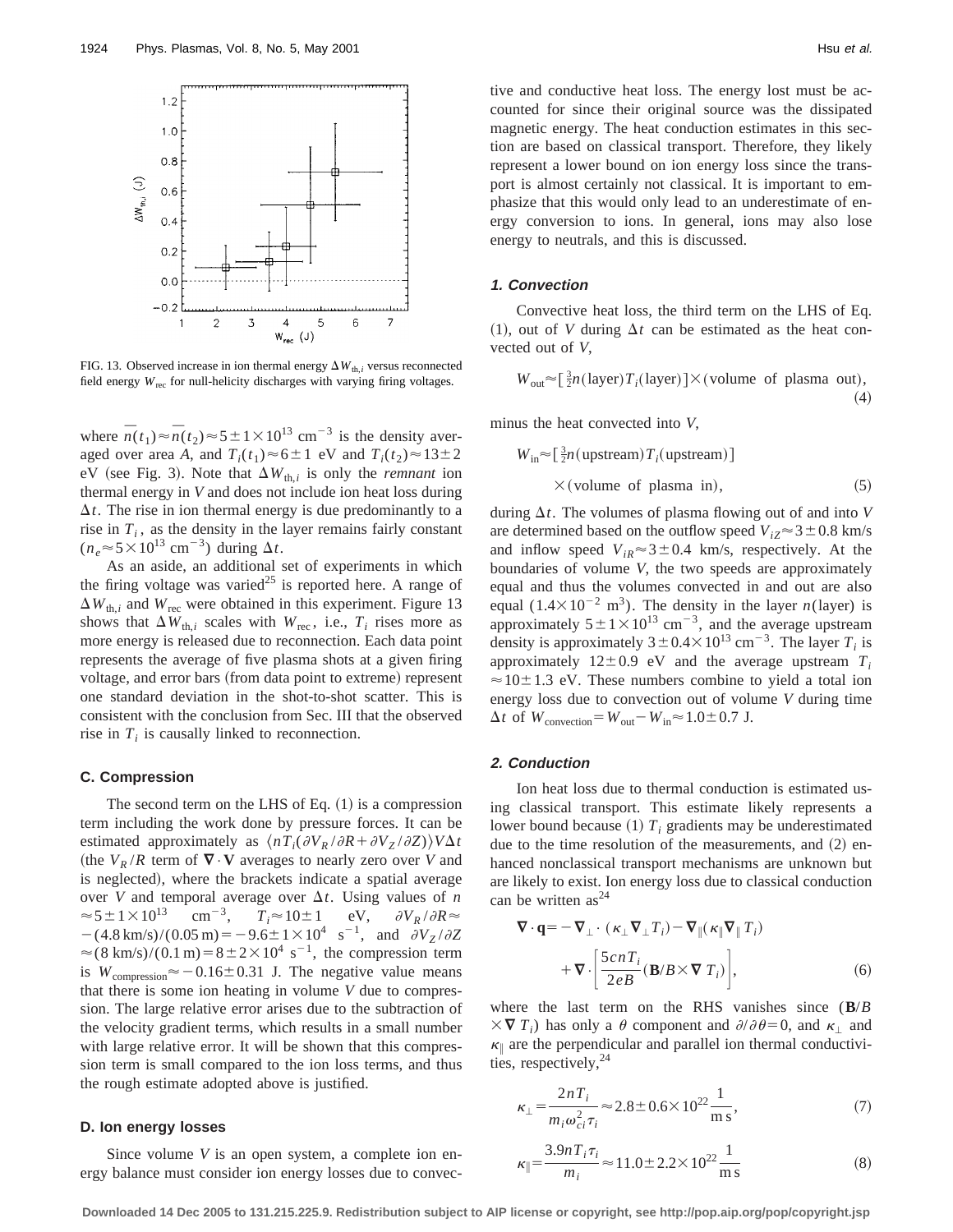$(T<sub>i</sub>$  in eV and all other variables in cgs units). Average values during  $\Delta t$  have been used:  $n=5\pm1\times10^{13}$  cm<sup>-3</sup>,  $T_i$  $=10\pm1$  eV, and  $B=250$  G. The total surface area of *V* is  $0.48 \text{ m}^2$ , and it is equally divided between being intercepted by  $B<sub>Z</sub>$  in the perpendicular and parallel directions. Using these values and  $\nabla_{\perp} T_i \approx (2 \pm 1 \text{ eV})/(5 \text{ cm})$  and  $\nabla_{\parallel} T_i \approx (1$  $\pm$  0.5eV)/(10 cm), the ion heat loss due to classical transport is estimated to be  $W_{\text{conduction}} \approx 1.7 \pm 0.7$  J.

## **3. Collisions with neutrals**

Ion-neutral collisions can be another energy loss channel for heated ions. In MRX regimes, charge exchange is expected to be the dominant ion-neutral interaction. By any reasonable estimate, the plasma inside the current sheet with  $T_e > 15$  eV should be better than 99% ionized. The rate of He–He<sup>+</sup> charge exchange for 10 eV ions is  $\langle \sigma v \rangle \approx 4$  $\times 10^{-9}$  cm<sup>3</sup>/s.<sup>26</sup> The ion density is approximately  $5\times 10^{13}$  $cm^{-3}$ . A concentration of neutrals equal to 1% of the measured plasma density would result in a charge exchange time of 500  $\mu$ s, completely negligible on the reconnection time scale of 30  $\mu$ s. It would take more than a 50% concentration of neutrals in the reconnection layer to bring down the charge exchange time to a more relevant 10  $\mu$ s. A 50% neutral concentration in the presence of 15 eV electrons is highly unlikely. Therefore, ion energy loss to neutrals is neglected. Note that ion-neutral energy loss would only *increase* the estimate of ion heating due to reconnection.

## **E. Classical viscous heating**

 $\overline{\phantom{a}}$ 

Classical heating per unit volume due to viscosity in the absence of a magnetic field (justified since ions are unmagnetized in the layer) is<sup>24</sup>

$$
Q_{\rm vis} = \eta_0 W_{\alpha\beta} \frac{\partial V_{\alpha}}{\partial x_{\beta}},\tag{9}
$$

where  $\eta_0 = 0.96nT_i\tau_i \approx 1.8 \times 10^{-4}$  J s/m<sup>3</sup> (using  $n = 5 \times 10^{13}$ )  $cm^{-3}$  and  $T_i=10$  eV), and the rate-of-strain tensor is given by

$$
W_{\alpha\beta} = \frac{\partial V_{\alpha}}{\partial x_{\beta}} + \frac{\partial V_{\beta}}{\partial x_{\alpha}} - \frac{2}{3} \delta_{\alpha\beta} \nabla \cdot \mathbf{V}.
$$
 (10)

The nonzero velocity gradients averaged over volume *V* are

$$
\frac{\partial V_{iR}}{\partial R} \approx -\frac{4.8 \text{ km/s}}{0.05 \text{ m}} = -9.6 \times 10^4 \text{ s}^{-1},\tag{11}
$$

$$
\frac{\partial V_{iZ}}{\partial Z} \approx \frac{8 \text{ km/s}}{0.1 \text{ m}} = 8.0 \times 10^4 \text{ s}^{-1},\tag{12}
$$

$$
\left. \frac{\partial V_{iZ}}{\partial R} \right| \lesssim \frac{3 \text{ km/s}}{0.05 \text{ m}} = 6.0 \times 10^4 \text{ s}^{-1},\tag{13}
$$

$$
\frac{\partial V_{i\theta}}{\partial R} \le \frac{2 \text{ km/s}}{0.05 \text{ m}} = 4.0 \times 10^4 \text{ s}^{-1},\tag{14}
$$

where  $V_{iZ}$  and  $V_{i\theta}$  are based on Mach probe and IDSP measurements, and  $V_{iR}$  is based on taking the  $E_{\theta}B_{Z}$  inflow velocity outside the layer and dividing by the scale length of the layer. Therefore the classical viscous heating per unit volume is

TABLE I. Ion energy budget between  $t=245 \rightarrow 265 \mu s$  in volume *V*, showing that some 65% of the dissipated magnetic energy  $W_{\text{rec}}$  is converted to ions *W*ions .

| Process                  | Energy $(J)$     |
|--------------------------|------------------|
| $W_{\text{rec}}$         | $4.8 \pm 0.7$    |
| Total $W_{\text{ions}}$  | $3.1 \pm 1.0$    |
| $\Delta W_{\text{th},i}$ | $0.5 \pm 0.2$    |
| $W_{\text{compression}}$ | $-0.14 \pm 0.28$ |
| $W_{\text{convection}}$  | $1.0 \pm 0.7$    |
| $W_{\text{conduction}}$  | $>1.7 \pm 0.7$   |
| $W_{\rm vis}$            | $0.8 \pm 0.3$    |

$$
Q_{\text{vis}} \approx \eta_0 \left( W_{RR} \frac{\partial V_{iR}}{\partial R} + W_{ZZ} \frac{\partial V_{iZ}}{\partial Z} + W_{ZR} \frac{\partial V_{iZ}}{\partial R} + W_{\theta R} \frac{\partial V_{i\theta}}{\partial R} \right) \approx 6.5 \pm 2.2 \times 10^6 \text{ J/s m}^3. \tag{15}
$$

Using these numbers, the maximum ion energy gained via viscous damping of ion flows is  $W_{vis} \approx Q_{vis} V \Delta t = 0.8 \pm 0.3$  J.

Previously in Sec. IV B, it was noted that  $V_{i\theta}$  might be underestimated due to limitations in the measurement technique. However, it can be seen from Eq.  $(15)$  that increasing  $V_{i\theta}$  by a factor of 10 would only increase  $Q_{\text{vis}}$  (and therefore  $W_{\text{vis}}$ ) by a factor of 1.4. This would not alter the conclusions drawn below that most of the observed ion heating must originate in the nonclassical term  $Q_{\text{noncl}}$  of Eq. (1).

# **F. Nonclassical ion heating**

The important terms of Eq.  $(1)$  are summarized in Table I, which gives a quantitative description of energy conversion to ions based on experimental data. The numbers show that  $65\pm21\%$  of the dissipated field energy is converted to ion energy. Now the question is how much of that energy was converted via nonclassical mechanisms. As mentioned before, classical heating due to ion-electron collisions is neglected due to the long ion-electron energy partition time. In any case, energy available due to ohmic heating is insufficient, estimated to be  $\eta_{\perp} j_{\theta}^2 V \Delta t \approx 0.2$  J (using  $\eta_{\perp} = 2$  $\times 10^{-5}$   $\Omega$  m and  $j_{\theta}$  ~ 0.3 MA/m<sup>2</sup>). Note that this is only 4% of the total dissipated magnetic energy. The other classical mechanism is viscous heating by the ion flow, which was estimated in the preceding section to be  $0.8\pm0.3$  J. Subtracting  $W_{viscosity}$  from  $W_{ions}$  leaves  $2.3 \pm 1.0$  J of energy which must have been converted to ion energy via nonclassical mechanisms. Thus,  $48\pm21\%$  of the dissipated magnetic energy was converted to ions nonclassically. The various energy components are illustrated in Fig. 14.

In this section, the energy budget of ions was considered carefully. The total energy released due to reconnection was calculated from experimental data and compared to the different components of ion energy, including observable rise in ion thermal energy and ion heat loss due to convection and conduction. The energy budget showed that some 48% of the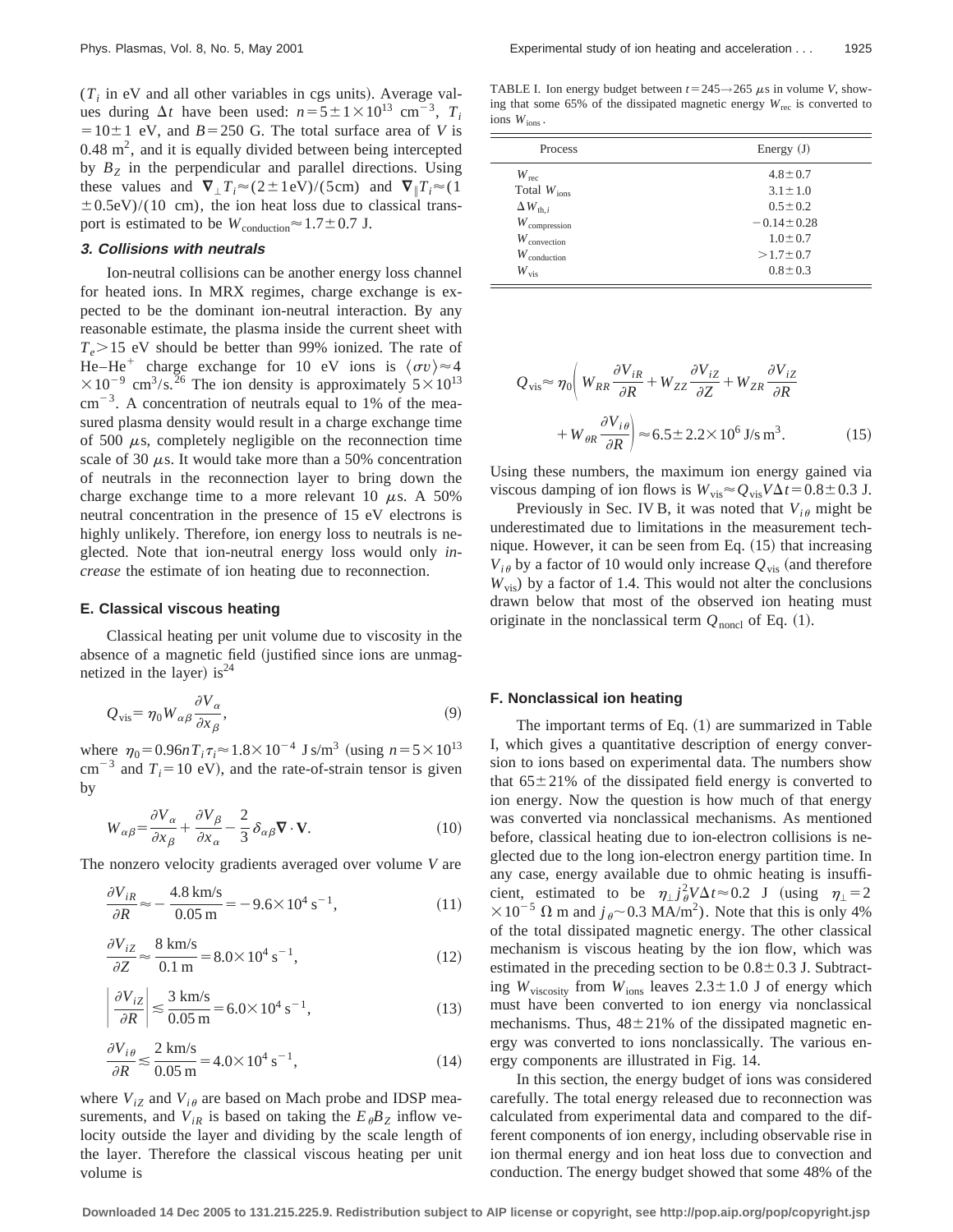

FIG. 14. Illustration of the field and ion energy budget for null-helicity reconnection. Ions gained 65% of the dissipated field energy, and 48% of the dissipated field energy was converted nonclassically.

dissipated magnetic energy was converted to ions nonclassically. This finding on nonclassical ion heating during reconnection, based on experimental measurements, has significant implications since the basic mechanisms responsible for enhanced reconnection rates and energy conversion are still poorly understood.

## **VI. DISCUSSION**

## **A. Correlation of ion heating with ''resistivity enhancement''**

In the preceding section, it was established that ions are heated via nonclassical dissipation mechanisms. In this section, experimental data is given suggesting a correlation between ion heating and resistivity enhancement for the nullhelicity case. Resistivity enhancement is defined as the ratio of the measured plasma resistivity  $\eta^*$  to the classical Spitzer resistivity  $\eta_{\text{Sp}} = \eta_{\perp}$ . The relative importance of nonclassical versus classical dissipation is embodied in the enhancement factor  $\eta^*/\eta_{\rm Sp}$ , which has been shown to increase as collisionality decreases.<sup>11</sup> One possible explanation for this effect is that as the plasma becomes more collisionless, wave fields can scatter current-carrying particles, increasing  $\eta^*$ , while also heating the ions (e.g., via Landau resonance).

By scanning the discharge voltage<sup>25</sup> in a set of nullhelicity experiments,  $\Delta W_{th,i}/W_{rec}$  and  $\eta^{*}/\eta_{Sp}$  are varied. Increasing the discharge voltage increases reconnection and thus increases ion heating. The scaling of the quantities with each other can provide insight into the nature of the nonclassical ion heating mechanisms. Shown in Fig. 15 is  $\Delta W_{th,i}/W_{\text{rec}}$  versus  $\eta^*/\eta_{\text{Sp}}$ . The fraction  $\Delta W_{th,i}/W_{\text{rec}}$  increases from approximately 4% to 14% as  $\eta^*/\eta_{\rm Sp}$  increases from 8 to 15, as shown in Fig. 15. (Note again that  $\Delta W_{th,i}$  is not the total energy gained by ions but only the remnant ion thermal energy in volume *V* not including ion heat loss.) Although the error bars are sizable, the trend between the energy converted to ions and the resistivity enhancement is clear. The subtle, and perhaps unexpected, hint provided by



FIG. 15. Increase in ion thermal energy normalized by reconnected field energy for varying resistivity enhancement factors (null-helicity), showing a correlation between the two.

Fig. 15 is that the (nonclassical) mechanism determining the enhanced reconnection rate (and hence increased reconnected field energy) may also be responsible for channeling the reconnected field energy to the ions. The details, however, would also depend on the ion heat loss characteristics.

#### **B. Possible ion heating mechanisms**

The experimental data have indicated the existence of nonclassical ion heating, nonclassical resistivity, and possibly a correlation between the two. The obvious next step experimentally, presently underway, is to investigate the frequency spectrum of turbulent fluctuations with the possibility of identifying relevant modes which can explain the enhanced resistivity and possibly also the ion heating. Theoretically, much effort has been devoted to addressing these issues and a full review is beyond the scope of this paper.<sup>27</sup> Two approaches which might account for the enhanced resistivity and ion heating are described below.

There are several free energy sources in the MRX current sheet which can drive unstable fluctuations, including a large density gradient and cross field current. Turbulence driven by unstable modes could provide a mechanism to produce resistivity and ion heating in current sheets. One instability which has been extensively investigated theoretically in the context of current sheets is the lower-hybrid drift instability.<sup>28,7</sup> It is a high frequency  $(\Omega_i \ll \omega \ll \Omega_e)$  mode driven unstable by cross-field current and associated density gradients, and it persists in the regime  $T_e \leq T_i$  as required in MRX. The mode is strongly growing in  $\rho_i$ -scale density gradients and has a wavelength near the electron gyroradius and a phase velocity near the ion thermal speed. The value of the phase velocity allows for the possibility of resonant interaction with and heating of the ion population in the MRX current sheet. It is well known that the mode is linearly stabilized at high plasma  $\beta$  (Ref. 29) and should exist with appreciable amplitude only at the edges of the current sheet, while nonclassical resistivity and ion heating are seen in the center of the MRX current sheet. However, strong radial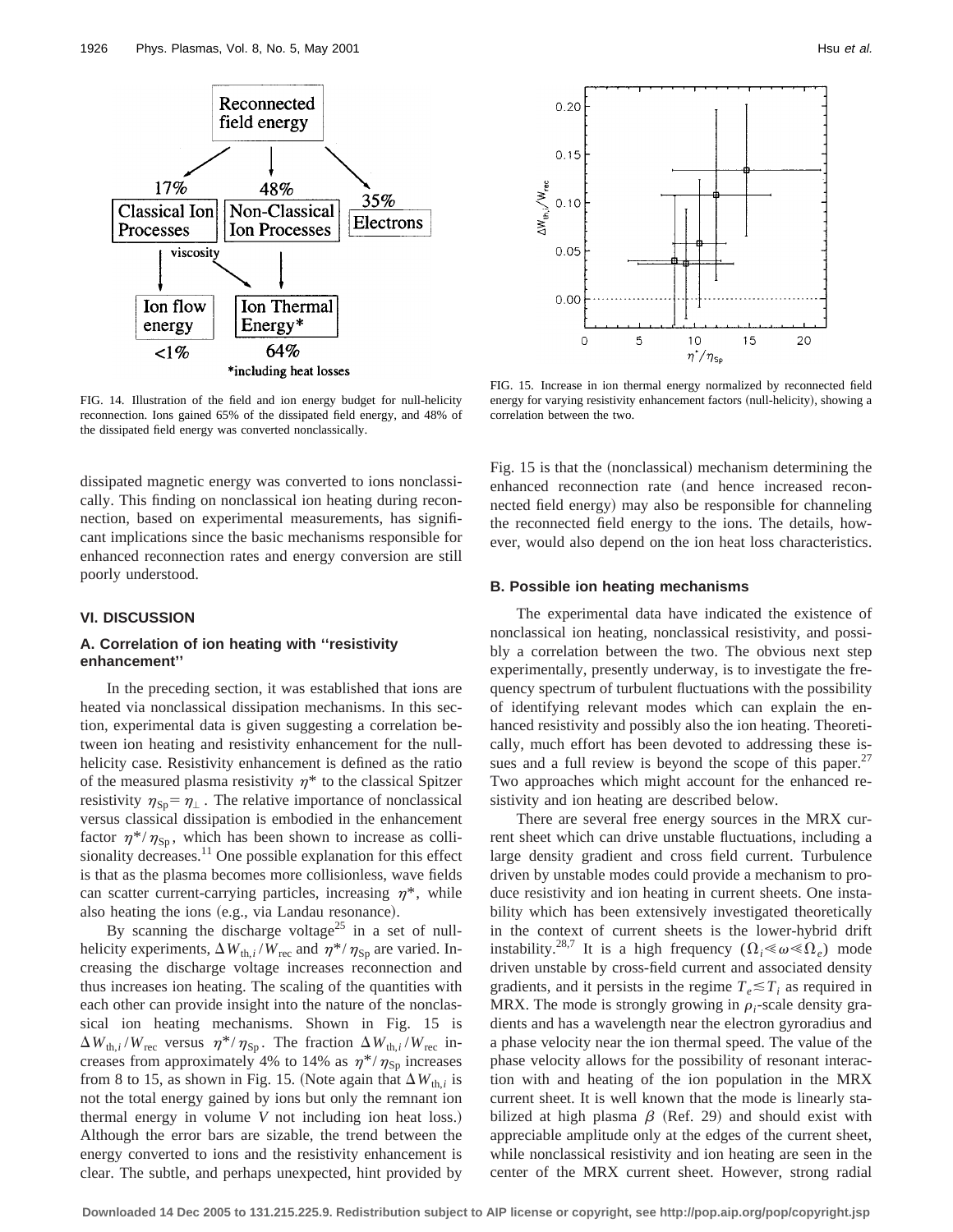transport produced by this mode could result in enhanced resistivity.<sup>7</sup> Measurements of fluctuations in MRX show the presence of strong fluctuations in the lower-hybrid frequency range at the edges of the current sheet, and dispersion of these fluctuations is consistent with the lower-hybrid drift mode.<sup>23</sup> Studies of the relationships of these modes to the reconnection process are currently underway.

Another possible ion heating mechanism manifests itself in collisionless reconnection simulations based on a 2.5-D hybrid code (kinetic ions, fluid electrons) which includes Hall dynamics and electron inertia. $8 \text{ In this simulation, a}$ two-scale structure develops in the reconnection layer owing to the Hall effect, which allows ions and electrons to decouple on scale lengths shorter than  $c/\omega_{pi}$ , the scale at which ions become unmagnetized. (MRX data also show a current sheet thickness of  $c/\omega_{pi}$ .) The electrons continue inward into the layer until the  $c/\omega_{pe}$  scale at which they finally become unmagnetized and the flux-freezing constraint is finally broken. A self-consistent electric field arises between the  $c/\omega_{pi}$  and  $c/\omega_{pe}$  scales due to the charge separation and can accelerate inflowing ions up to the Alfvén speed. The counter-streaming ions which come in from both sides of the layer mix and can appear to be heated instantaneously. This would seem to be consistent with the immediate rise in  $T_i$  observed in the center of the reconnection layer in MRX. However, when 3D effects are included in the simulations, the thin electron layer breaks up turbulently,  $30$ and it is not clear if this ion heating mechanism would survive in a physical reconnection layer. Furthermore, the simulations are collisionless and may not model accurately the dominant dissipation processes in the MRX reconnection layer. Although experimental measurements of  $E_R$  and  $V_{iR}$ on MRX do not reveal the two-scale structure described above, the theory cannot be ruled out due to spatial limitations in the measurements. A more precise electrostatic probe array will be utilized to address this issue.

#### **VII. SUMMARY**

In this work, local ion temperature was measured in a well-characterized reconnection layer. A rise in  $T_i$  during reconnection was identified, for both null-helicity ( $6 \rightarrow 17$ eV) and co-helicity (3 $\rightarrow$ 7 eV) reconnection. Furthermore, the  $T_i$  rise was found to be causally linked to the reconnection process, i.e., the  $T_i$  rise occurred only when reconnection was driven, and the magnitude of the rise scales with the magnetic field energy dissipated. Additionally, the rise in *Ti* was shown to be localized spatially in the region of the reconnection current sheet and magnetic field reversal. These results collectively could be interpreted as the first clear experimental demonstration of ion heating due to magnetic reconnection.

Local downstream ion flow measurements showed the flows to be small, at most 25% of  $V_A$  (0.25 $V_A \approx 8$  km/s). This observation is consistent with the high downstream pressure observed in MRX, postulated to arise due to fast pressure equalization in the finite downstream volume. The small flow speeds of MRX are in direct contrast to the results of TS-3 $9$  and SSX,<sup>10</sup> as well as to classical MHD reconnection theories which ignore the effects of downstream pressure. Toroidal flows were also measured and shown to be small (a few km/s at most) and not a possible energy source for the observed ion heating.

An ion energy balance for the reconnected field and ion energy showed that substantial ion heating occurred and that approximately 65% of the reconnected field energy was converted to ion thermal energy. At most, 17% of the dissipated field energy would have been converted to ion energy via classical viscosity, meaning that 48% of the energy was converted nonclassically. Finally, there is a hint of stronger ion heating with increased resistivity enhancement, suggesting a relationship between the nonclassical mechanisms responsible for enhanced resistivity and ion heating.

The exact mechanism $(s)$  for the heating and associated ''anomalous'' resistivity is still an open question and the subject of ongoing research, both experimentally and theoretically. Conversely, the identification of nonclassical ion heating on MRX should impact current thinking on the possible nonclassical micro-physics in the reconnection layer.

## **ACKNOWLEDGMENTS**

This work was taken from the doctoral dissertation of S. Hsu. It is a pleasure to acknowledge D. Cylinder for technical assistance and Dr. F. Trintchouk, Dr. F. Levinton, and Dr. R. Bell for helpful discussions regarding the spectroscopy. MRX is funded jointly by the Dept. of Energy, the National Aeronautics and Space Administration (NASA), and the National Science Foundation. Two of us (S.C.H. and T.A.C.) acknowledge the support of NASA Graduate Student Researchers Program fellowships.

## **APPENDIX: MACH PROBE DATA ANALYSIS**

A Mach probe collects ion saturation current  $I_{\text{sat}}$  on each of two oppositely facing electrodes. Intuitively, it is reasonable to expect that the difference between the collected currents should reveal information about the average ion drift speed  $V_i$  past the probe. The experimental quantity measured is

$$
K = \frac{I_+ - I_-}{I_+ + I_-},\tag{A1}
$$

where  $I_+$  and  $I_-$  are the (ion saturation) currents collected by the upstream and downstream electrodes, respectively. By considering the appropriate probe sheath physics, a theoretical relationship between  $K$  and  $V_i$  can be postulated.

A large number of Mach probe papers exist in the literature,<sup>15,31</sup> and a review of them will not be attempted here. The important parameters to consider are  $a/\lambda_D$ ,  $T_i/T_e$ , and  $\rho_i/a$ , where *a* is the characteristic probe electrode dimension and  $\lambda_D$  is the Debye length. MRX plasma and Mach probe parameters fall into the regime  $a/\lambda_D \ge 1$ ,  $T_i \gtrsim T_e$ , and  $\rho_i / a \gg 1$ , in which there is no general, rigorous theory to predict  $I_{sat}$ . However, the model of Hudis and Lidsky $15$  can be used as a starting point. This model is based on the Bohm sheath model,<sup>32</sup> in which  $T_i \ll T_e$ , but modified